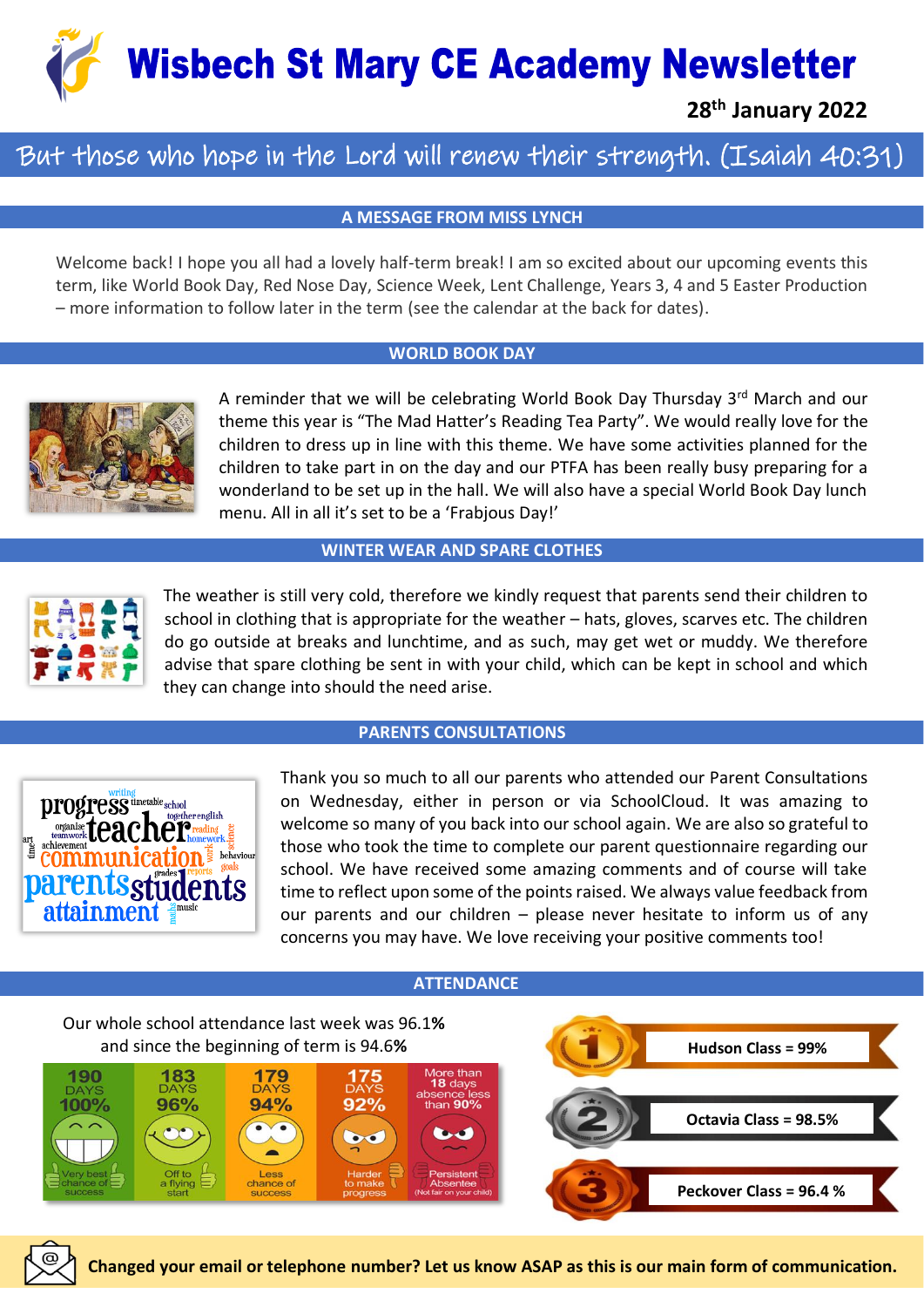# **Wisbech St Mary CE Academy Newsletter**

**28th January 2022**

# **THIS WEEK'S RECOMMENDED READS ARE:**



## **COVID-19 - UPDATES**

## **General Public Updates from the Government:**

The following information has been taken from the COVID-19 RESPONSE: LIVING WITH COVID-19 document, published on 21st February 2022 by the Cabinet Office.

## **From 24 February the Government will:**



- Remove the legal requirement to self-isolate following a positive test. Adults and children who test positive will continue to be advised to stay at home and avoid contact with other people for at least 5 full days and then continue to follow the guidance until they have received 2 negative test results on consecutive days.
- No longer ask fully vaccinated close contacts and those aged under 18 to test daily for 7 days, and remove the legal requirement for close contacts who are not fully vaccinated to self-isolate.
- End routine contact tracing. Contacts will no longer be required to self-isolate or advised to take daily tests.

### **What this means for our school:**

**As we have done throughout the pandemic, our school will follow the Government's position on responding to the virus.** 

**Does my child have to isolate if he/she tests positive for COVID-19?** Although **i**t is no longer a requirement (from 24th February) to self-isolate following a positive test result, it is still advised that anyone with COVID-19 remain at home for a period of six days (the day the symptoms began plus five further days). We would ask that, in the event of a positive result for your child, you inform the **school office** as soon as possible and follow the advice above.

If any other member of the household has symptoms of, or tests positive for, COVID-19, the rest of the household (including children over 5) can carry on as 'normal' – this includes coming to school.

**Will my child be given home learning if they are self-isolating with COVID-19?** Class teachers will provide home learning via Class Dojo/Tapestry to children who are at home. We appreciate your support in helping your child to access their remote learning, assuming they are well enough to complete the work. For more information about our remote learning offer, please visit our website.

**Will the School retain any measures to avoid an outbreak of COVID-19?** Yes, we will continue with our regular handwashing, especially before and after eating and will continue to keep our classrooms well ventilated.